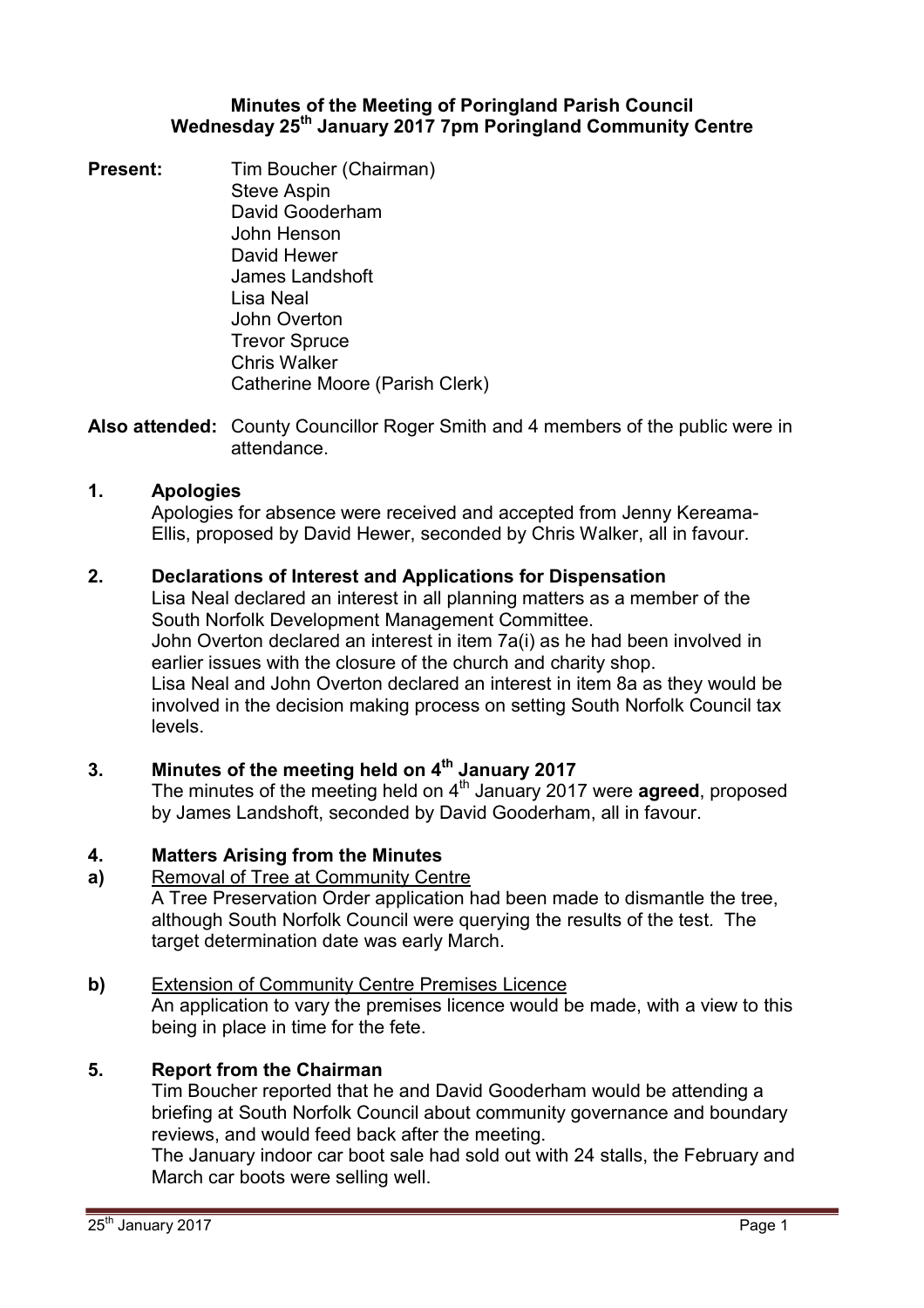The clairvoyant evening had sold out and made over £500, with another planned for 30<sup>th</sup> June.

The New Years Eve party had made around £220 profit.

# **6. Public Participation**

*Standing orders were suspended to allow the County Councillor, District Councillors and members of the public to speak, proposed by John Henson, seconded by Chris Walker, all in favour.* 

# **a)** District Councillors

John Overton reported that South Norfolk Council was undertaking a peer review to look at processes and improvements. An overview of the work of the Council was given.

Lisa Neal reported that she had been part of a one to one meeting for the peer review, in her role as Chairman of the Scrutiny Committee. The situation with the charging of dog bins had been reviewed, with acknowledgement that the information had been sent out too late to reach parish budgets. Cabinet were being asked to approve a phased introduction of the additional charges. It was **agreed** that the next Open Spaces meeting would review the necessity of all dog bins in the parish.

**Clerk**

60 nominations had been received for the South Norfolk Community Awards, with the ceremony scheduled for  $9<sup>th</sup>$  February.

South Norfolk Council had received a grant from DCLG for a trailblazer programme around homelessness.

# **b)** County Councillor

Roger Smith reported that he was pleased to see that Library Open Plus was being discussed, as it would give better access to the facility.

Norfolk County Council was consulting on the rises in council tax, including additional rises for social care.

The Children's Services budget was expected to be overspent by £9M which would be absorbed from reserves with an increase in the base budget, however there was no further money to put towards this in future. The budget

for Looked After Children was £60M, with the average cost of placement with special educational needs being £300K per annum.

A new Director of Children's Services had been appointed, Matt Dunkley would be starting shortly following the departure of the previous Director. The Council had discussed the school crossing patrol service and decided not to make cuts.

Improvements to the A47 were under consultation, with plans to duel from Easton to Tuddenham, improvements to the Thickthorn interchange, and duelling of Blofield to Burlingham under discussion.

# **c)** Public Participation

A member of the public reported that dog fouling was becoming bad in Malten Close. It was noted that a witness statement and report should be made to South Norfolk Council to tackle this matter.

A member of the public requested that a statement made by him be recorded within the minutes in relation to the Evangelical Free Church:

*'While we have no specific planning objection we would like to express our sadness at the loss of the church/charity shop/café which was a valuable*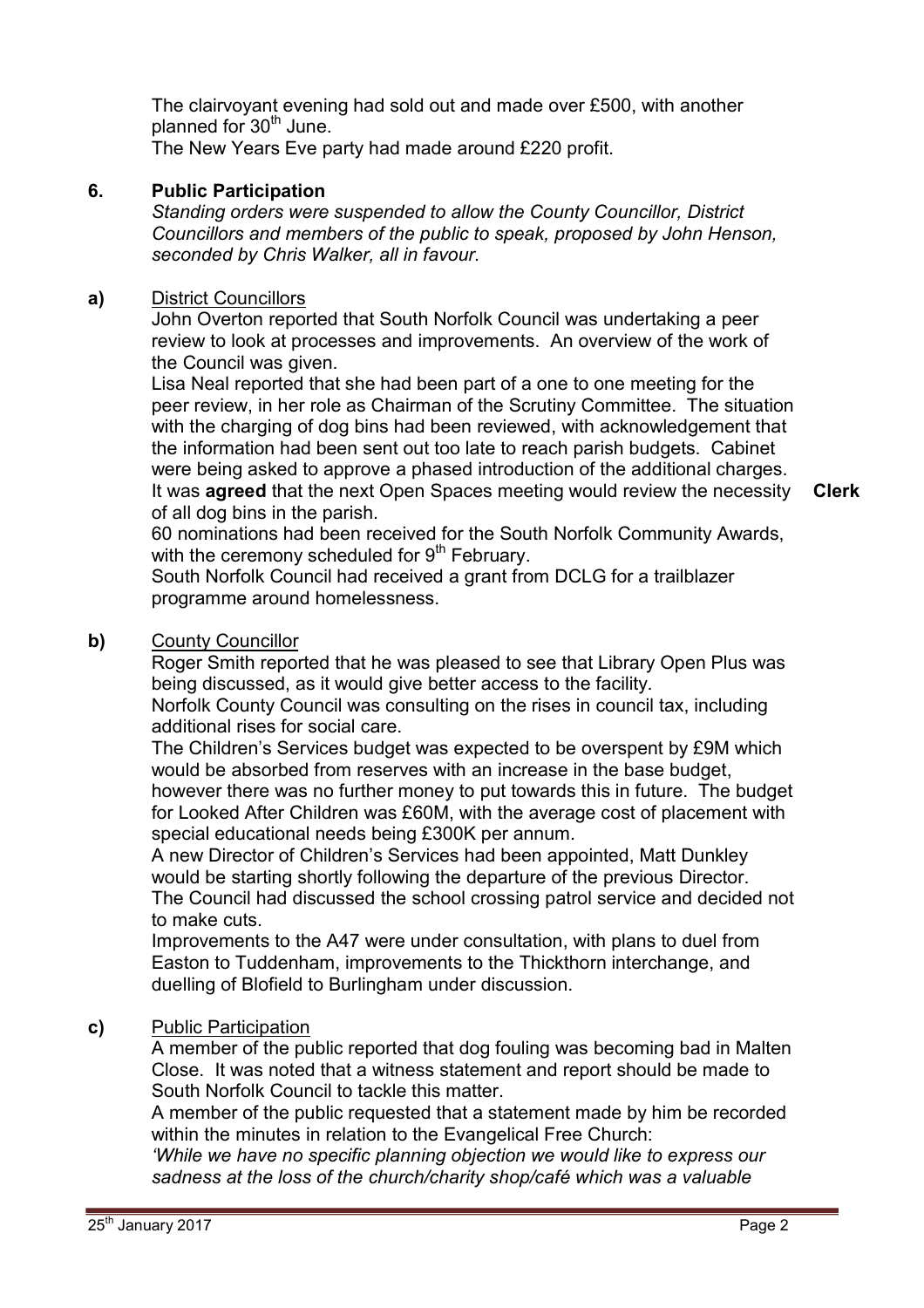*community asset to the village ie a recycling facility and a social provision for many including a number of the more vulnerable members of our society. We were genuinely led to believe that this amenity had been bequeathed to the village in perpetuity. The premises were at the time of its sudden closure, approximately eighteen months ago, a thriving and popular charity shop/café manned entirely by local volunteers and was in use up and until the day of closure.* 

James Landshoft asked whether sides would be added to the Royal Oak bus shelter. It was confirmed that the installation was now complete, and that the designed matched those on Norwich Road where there had been no complaints. It was not possible to retro-fit sides to the shelter.

*Standing orders were reinstated. Lisa Neal and John Overton left the meeting.* 

#### **7. Planning**

- **a)**  Applications Received
- **i)**  2017/0047 Evangelical Free Church, Carr Lane: Reserved matters following 2015/0833 – Proposed demolition of church and erection of dwelling and garage.

Chris Walker had viewed the plans and visited the site. The application dealt with the appearance and landscaping matters, and did not seek major amendments. A 6 foot closed board fence was proposed for the eastern boundary and was within the canopy and root zone of Cromes Oak, the posts would likely damage the tree roots. The Council had previously objected on the grounds of drainage.

It was **agreed** to object to the application due to concern about the use of an attenuation tank as a drainage solution in a known flooding zone, it was also suggested that a condition is put in place to ensure the site drainage is installed prior to any building work commencing; and on the basis that the proposed fence was likely to damage the roots of the oak tree which had a tree preservation order. Proposed by John Henson, seconded by David Gooderham, all in favour. **Clerk**

*John Overton returned to the meeting.* 

**ii)** 2017/0061 6 Old Mill Road: Retention of self contained residential let.

Trevor Spruce had viewed the plans and visited the site. The dwelling had an annexe which was being rented as a separate dwelling. It was **agreed** to make no comments, proposed by John Henson, seconded by James Landshoft, all in favour. **Clerk**

**iii)** 2017/0126 60 Rectory Lane: Change of use to a 1 bedroom holiday let.

David Hewer had viewed the plans and visited the site. There were no proposed changes to the building, just change of use. A new kitchen would be added together with a new shower and new door. It was **agreed** to make no comments, proposed by David Hewer, seconded by Chris Walker, all in **Clerk**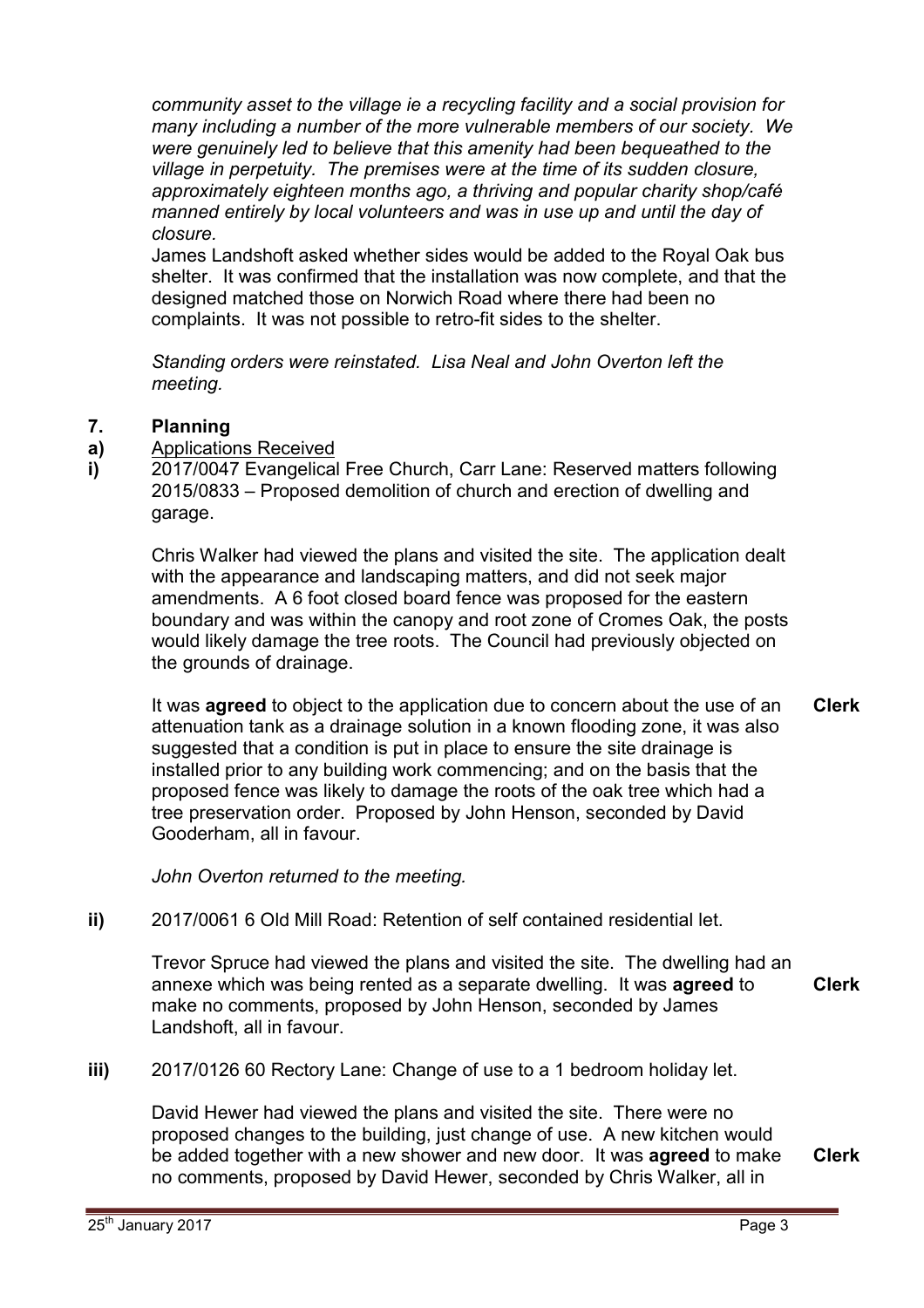favour.

- **b)**  Permission Granted
- **i)**  2016/2589 1 Norwich Road: Demolish existing double garage and erect three bedroom chalet. **APPROVED**
- **ii)**  2016/2788 13 The Footpath: Single storey extension. **APPROVED**
- **iii)**  2016/2982 101 The Street: Non-material amendment from planning application 2016/1531 – change of material type and colour, external cladding, realignment of door and removal of window. **APPROVED**

*Lisa Neal returned to the meeting.* 

#### **8. Correspondence and Consultations**

- **a)**  South Norfolk Council Budget Consultation The Council received the budget consultation and agreed a response, noting that they supported a £5 rise in council tax together with people paying for some services such as garden waste, but that they did not agree with paying for enhanced services. **Clerk**
- **b)** Norfolk County Council Budget Consultation

It was **agreed** to respond by suggesting that Norfolk County Council should consider raising council tax and taking opinion on this through the referendum process. It was suggested that they should also look at adequately funding and resourcing key statutory services before looking at other services, with resources being diverted to the most important areas. **Clerk**

#### **9. Finance**

**a)**  Receipts, Payments, Outstanding Invoices and Bank Reconciliation The bank reconciliation, outstanding invoices, receipts and payments for December 2016 were presented. It was **agreed** to accept those documents, proposed by Trevor Spruce, seconded by David Gooderham, all in favour.

## **b)** Accounts for Payment

It was **agreed** to pay the following accounts, proposed by Steve Aspin, seconded by James Landshoft, all in favour.

|                               | <b>Staff Salaries</b>               | £5,124.01 |
|-------------------------------|-------------------------------------|-----------|
| <b>HMRC</b>                   | PAYE, NIC, Student Loan             | £1,961.06 |
| <b>Norfolk Pension Fund</b>   | Superannuation                      | £1,849.17 |
| Microshade VSM                | Hosted IT                           | £138.36   |
| <b>ESPO</b>                   | Stationery                          | £72.79    |
| BT                            | Telephone and Broadband             | £37.85    |
| <b>Citrus Sharp Shredding</b> | Confidential waste bin              | £266.00   |
| South Norfolk Council         | <b>Comm Centre Rates</b>            | £268.00   |
| Norse Eastern Ltd             | <b>Carpet Cleaning</b>              | £36.00    |
| <b>Nisbets</b>                | Microwave Oven                      | £287.98   |
| Ezyglide                      | <b>Partition Repair and Service</b> | £1,170.00 |
| <b>Total Gas &amp; Power</b>  | <b>Comm Centre Electric</b>         | £335.66   |
| <b>ESPO</b>                   | <b>Comm Centre Gas</b>              | £147.88   |
| Anglian Water                 | <b>Comm Centre Water</b>            | £45.00    |
|                               |                                     |           |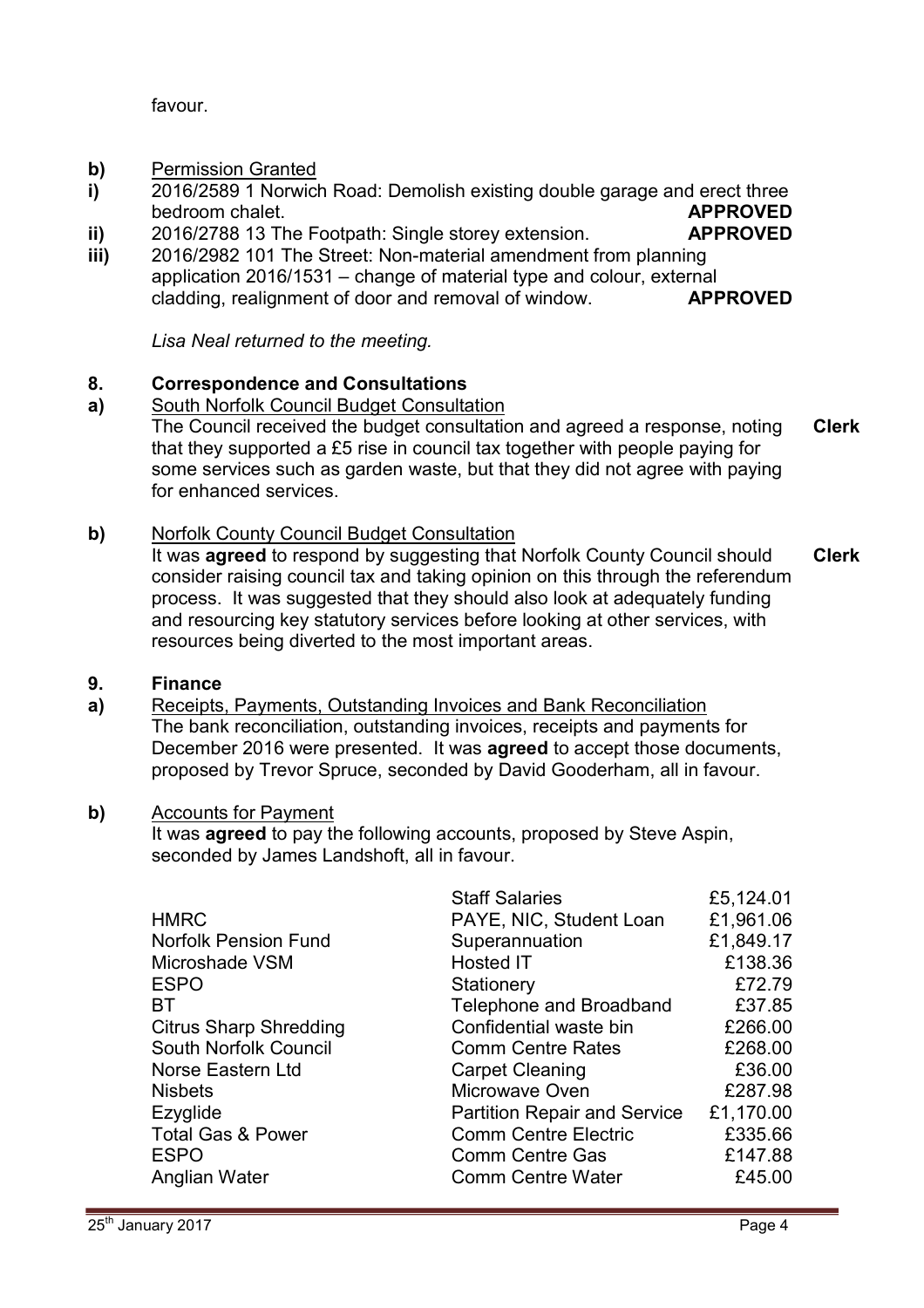| Veolia                               | Waste                             | £73.73    |
|--------------------------------------|-----------------------------------|-----------|
| <b>Spruce Landscapes</b>             | <b>Burial Grounds Maintenance</b> | £750.00   |
| <b>Best Norfolk Office Solutions</b> | Six Administrator                 | £67.80    |
| Eon                                  | <b>Playing Field Electric</b>     | £332.52   |
| R McCarthy                           | Event Expenditure / Phone         | £52.99    |
| Barclaycard                          | Various                           | £1,860.81 |
| <b>Bartlett Signs</b>                | Signage incl. Respect             | £666.24   |
| <b>Hugh Crane Cleaning Eqt</b>       | <b>Cleaning Materials</b>         | £170.23   |
| Norfolk Copiers                      | <b>Photocopier Rental</b>         | £81.00    |
| J Landshoft                          | <b>Councillor Travel</b>          | £22.10    |
| C Moore                              | Petty Cash Top Up                 | £40.78    |

## **c)** Third Quarter Budget Comparison

The third quarter budget comparison document was noted.

### **d)** Appointment of Internal Auditor

The Clerk noted that an internal auditor had to be appointed annually, and asked whether Councillors wished to reappoint the current auditor, or whether they wished to look at other providers and audit options. It was **agreed** that prices would be sought for a full procedural and financial audit, to be discussed at the next meeting. **Clerk**

### **e)** Bad Debt Policy

The draft Bad Debt Policy was presented, and one typographical error corrected. With this amendment, the policy was **agreed**, proposed by John Henson, seconded by Chris Walker, all in favour.

**Clerk**

#### **10. Welcome Home and Memorial Playing Field**

#### **a)**  Redecorating of Barge Boards and Shower Area

The Clerk presented a price of £440 to carry out the work. It was noted that there were mould and spores in the shower area due to damp and poor ventilation. It was **agreed** that the barge boards and shower area would be repainted but that the moisture problem in the shower area would be dealt with first. The Clerk was asked to get quotations for a combi-boiler heating system and new ventilation/extract system to the shower area in the Pavilion to improve the heating and hot water situation. **Clerk**

# **11. Other Matters**

## **a)** Appointment to HR Committee

It was **agreed** to appoint Trevor Spruce to the HR Committee, proposed by John Henson, seconded by James Landshoft, all in favour. **Clerk**

## **b)** Library 'Open Plus' Adaptations

The Council received proposals for adaptations to the paving levels to allow access to the library through a new door outside of the foyer. The proposals would allow the library to operate independently of the Community Centre whilst not being staffed. Concern was expressed that having members of the public on site without being staffed could result in for example medical help being delayed. It was confirmed that written agreements would be put in place for future maintenance prior to work commencing. With these assurances, it was **agreed** to support the proposals, proposed by John **Clerk**